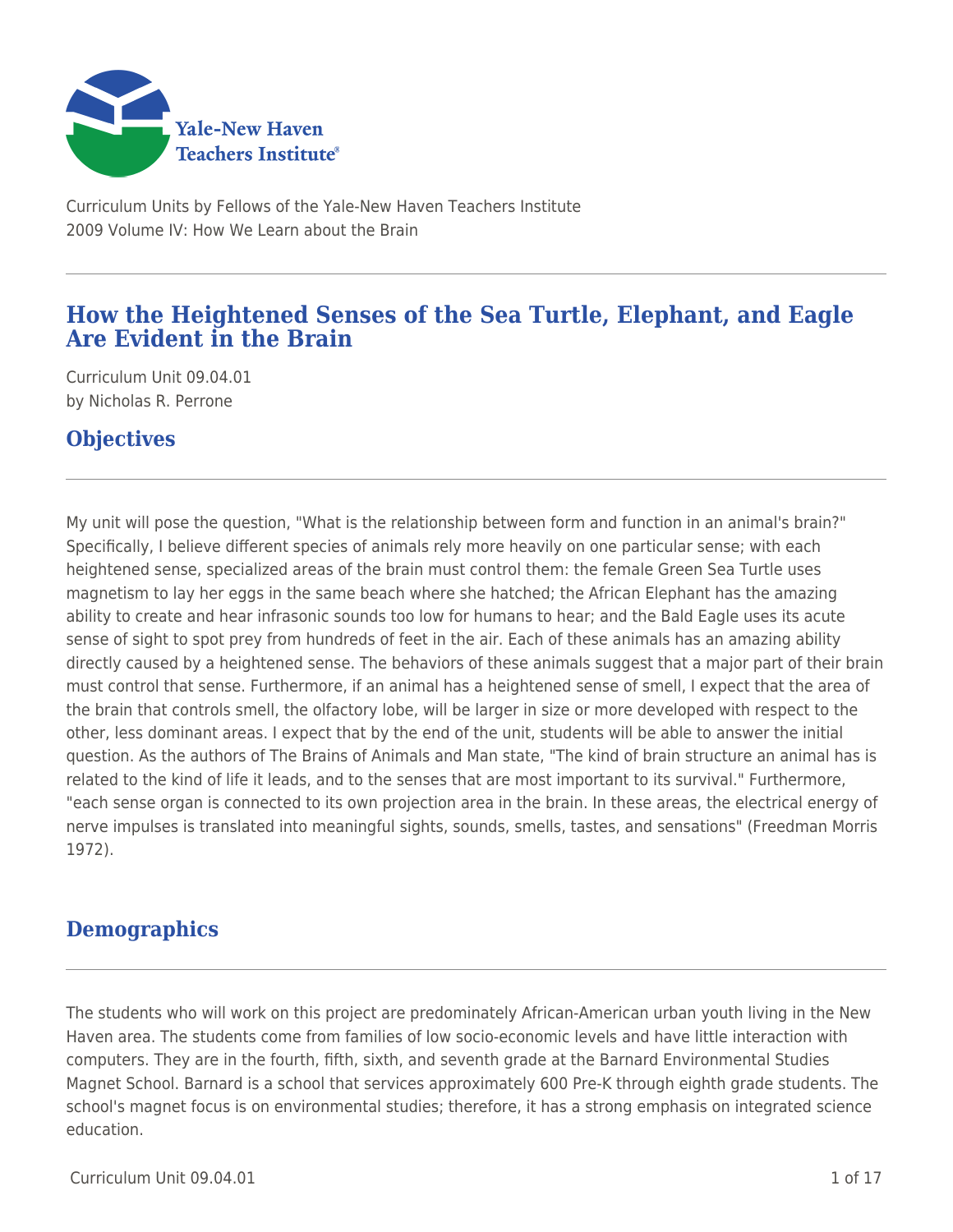Since many of the students have little computer experience, this lesson utilizes computers connected to the Internet. The computers will allow the students to access current information on human and animal brain research. This unit reaches objectives from the New Haven Public School's science curriculum.

## **Author's Perspective**

I am a technology teacher who teaches grades K-8. I see most classes every other week and work on interdisciplinary projects with the students. My school is an environmental studies magnet school. This magnet theme encourages me to integrate environmental studies into everything that I teach. Studying about the brains of different animals and how they affect their survival and adaptation is a direct connection to environmental studies. As a technology teacher, I use various computer resources to facilitate student research and design activities. For example, I encourage the students to use both kid-friendly search engines and online encyclopedias to obtain information for projects and classroom assignments. I also use multiple computer programs that allow students to create unique presentation materials; these include slideshow presentations, paper brochures, posters, graphic organizers, and many others. I understand that not all teachers work in such a school or in such a position. It is my goal to connect this unit with regular education classroom teachers who have specific constraints in their classrooms and schools. This integrated unit should complement such settings whether it is used as a whole single project or separate lessons scattered throughout a curriculum.

# **Strategies**

This unit can be directly applied to learning about one animal in a school - a mascot, for instance, or learning about a series of animals. In my school, each grade is assigned a thematic animal that the students learn about throughout the year. My unit will connect with multiple grade levels to facilitate students to learn more about their thematic animal. In particular, it will present information on the animals listed earlier and will match with the following grade levels: 4 th (turtle), 5 th and 6 th (elephant), and 7 th (eagle). Each grade level will learn about their respective animal's behaviors, brain anatomy, and its extraordinary senses and then will present this information in the form of a computer slide show, brochure, poster, or concept map. In keeping with 21 st Century educational technology modalities, students will be encouraged to also go beyond the basic research and retell method. Students should actively seek experts in the field of animal behavior, neuroscience, and anatomy to further immerse their curiosity in this subject matter. They should also be encouraged to create online blogs where anecdotal information can be shared from students and scientists in the field.

The unit is divided into three different chapters that go into detail about each animal in the study. Each chapter will be structured the same way: 1) example anecdote for student engagement, 2) animal behavior data, 3) animal brain anatomy, 4) tying it all together, and 5) activities that compare human and animal abilities. This structure will provide a framework for educators to reuse this information in the most effective way - in parts or as a whole.

Students will not only research their animal, but they will participate in activities that compare their human brain to that of their animal. Activities will include comparing what they can see at a set distance compared to that of a Bald Eagle. In all cases, students will find the comparisons fascinating since the animal's sense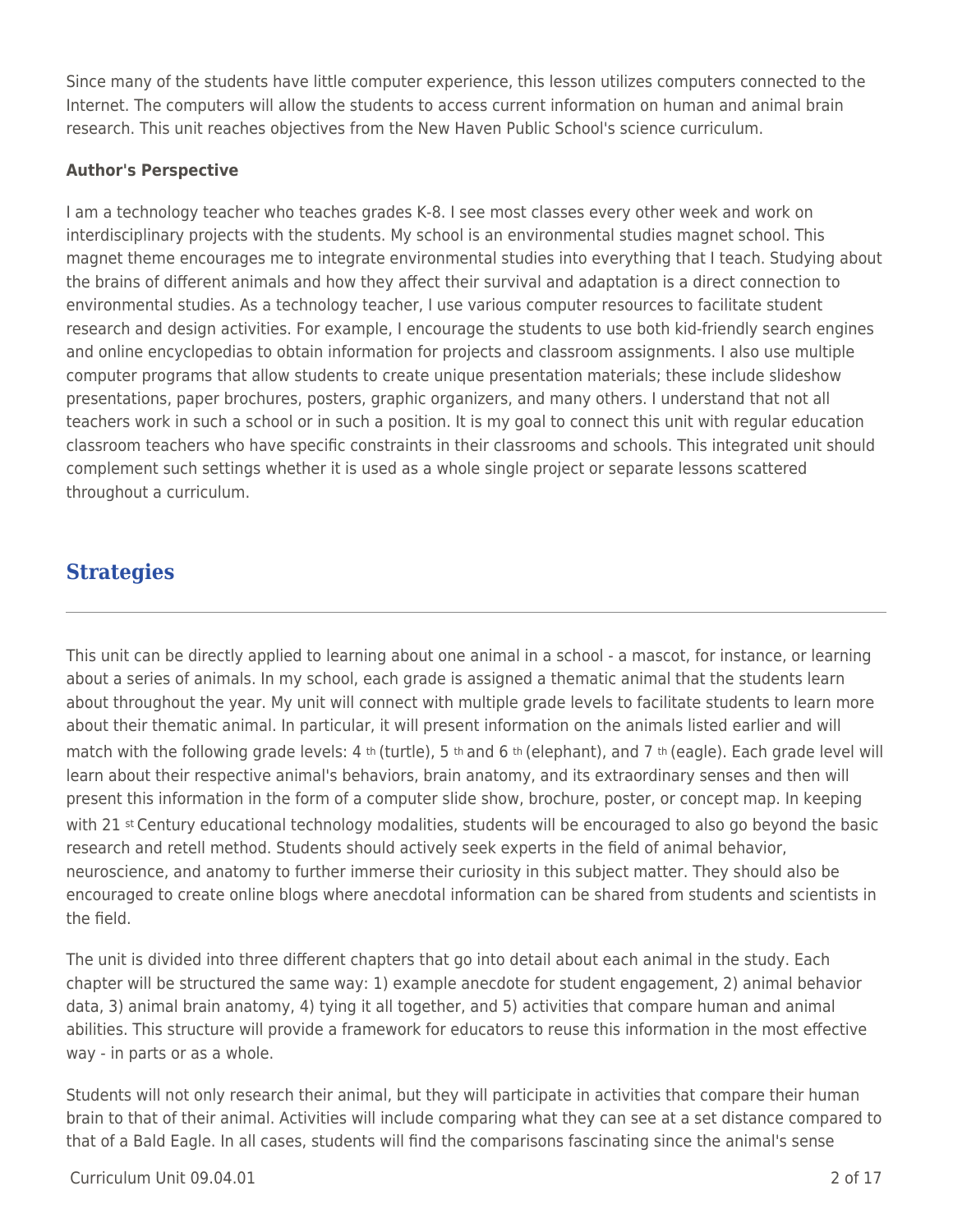exceeds that of a human. By including the student in the study, each child will engage in deeper discussion and will inquire about the animal to a greater extent. Fictional texts will also be recommended for each animal to complement the information the students learn. In this way, fictional reading will provide another academic area that this unit can develop.

## **The Sea Turtle: Magnetic Detection & Mapping**

## 1. Anecdote - Long Migration

Teacher: "Imagine wandering from your doorstep here in New Haven, CT and traveling all the way to New Orleans, LA, a total distance of 1387 miles. And after a few months of eating at a series of excellent restaurants, you are told to walk home. Could you find your way?

"A group of green turtles feed off the coast of Brazil where they eat for many months, and every two or three years, swim directly to Ascension Island, 1400 miles away in the middle of the Atlantic Ocean, to lay their eggs" (Maier 1970). The turtles do not have any landmarks to guide them, no GPS navigation systems purchased from the local electronics store, and certainly no road signs; so how do they do it?

## 2. Animal Behavior Data - From Hatchlings to Adults

After sea turtle hatchlings emerge from their shell, they must dig themselves out from approximately 1 meter of sand and then cross a treacherous beach before they enter the sea. In the sea, these turtles begin to tap into their amazing navigational ability. "[Sea turtle]…hatchlings have a magnetic compass sense, which enables them to maintain headings relative to the Earth's field as they migrate offshore" (Lohmann 2007). As soon as they enter the water, this magnetic compass sense engages and leads them to safe areas to feed. "Several laboratory experiments have demonstrated that loggerhead and leatherback hatchlings can orient to the magnet field of the earth" (Lutz and Musick, 1997).

In addition to simple directional compass readings, "…hatchlings can detect magnetic field inclination angle and magnetic field intensity, two geomagnetic features that vary across the surface of the earth and may provide sea turtles with information on their global position" (Lutz and Musick, 1997). These observations point out just how amazing are their abilities.

The precise readings these animals detect are incredible. And as they get older, they develop even further. "Older juveniles learn the magnetic topography of the area where they live and develop 'magnetic maps' which permit navigation toward specific target areas" (Lohmann 2007). These mental maps provide the markers that enable such feats of navigation as these animals perform.

Specifically, "…loggerheads can distinguish between different magnetic inclination angles and perhaps derive from them an approximation of latitude" (Lutz and Musick, 1997). With these latitude approximations, the magnetic maps become detailed navigational coordinates. Eventually, the turtles use these maps to travel over large distances. "An ability to return to a specific nesting beach [where they themselves emerged as hatchlings] from hundreds or thousands of kilometers away, and after years in distant oceanic or coastal habitats, is common among sea turtles" (Lutz and Musick, 1997).

## 3. Animal Brain Anatomy - The Presence of Magnetite Crystals

In particular, "…a significant part of a turtle's navigational skill involves magnetoreception - the ability to detect the Earth's magnetic field" (Lohmann 2007). Magnetoreceptors in the sea turtle's brain function similar

## $C$ urriculum Unit 09.04.01  $\overline{3}$  of 17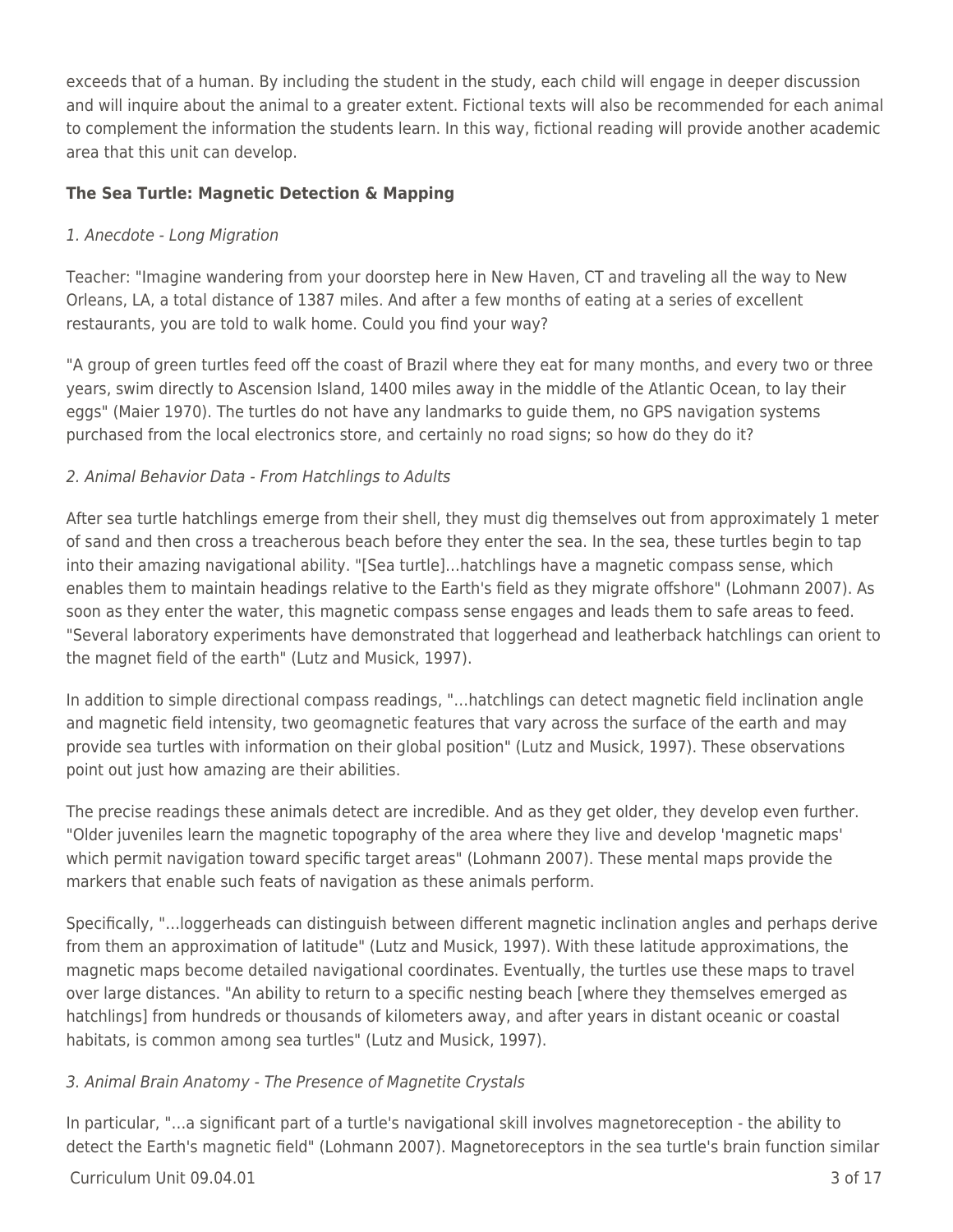to magnets and detect minuscule variations in the earth's magnetic field.

In one study, the heads of three hatchling loggerhead turtles were dissected; the author of the article found organic magnetite crystals, a comparable substance found in honey bees and homing pigeons - 10 5 more amounts as compared to an extremely sensitive compass, suggesting their sensitivity can notice slight changes in the earth's magnetic field and intensity (Kirschvink 1980).

An expert on loggerheads, named Jack Rudloe, demonstrated the magnetic properties on an Olive Ridley hatchling that was found dead on a Costa Rican beach. He brought the hatchling to the lab, placed it on a small sponge in a large pan of water, and began pulling it and spinning it around with an ordinary magnet near its head. Placing the magnet at its tail made the hatchling slowly spin around until its head faced the magnet again (Spotila, 2004).

## 4. Tying It All Together - Life Finds A Way

The magnetite crystals in their brains help sea turtles detect magnetic information like the inclination of the earth's magnetic field, which is the angle the magnetic field intersects at the surface of the earth. The equator has a zero degrees inclination while the poles are 90 degrees. Sea turtles can also detect slight changes in the field's intensity. Using these skills, the turtles can create a virtual magnetic map of the oceans allowing them to navigate precisely toward a particular area - nesting beach, feeding sea, etc. Although, what makes sea turtles amazing is that even if their magnetic sense is disrupted, they use other senses like sight and smell to assist them in migration (Spotila, 2004). A study of a group of green turtles demonstrated that even when their magnetic field was disrupted, the turtles still navigated back to Ascension Island, more than 2,000 km away. Scientists attached six static magnets to each turtle with the purpose of creating artificial fields around them. The trip the turtles made back to Ascension Island was similar to the same trip made by eight turtles the previous year. Magnetic navigation is therefore not the only migratory mechanism turtles rely upon (Papi et al, 2000).

Furthermore, "…when magnetic cues are disrupted, the turtles can fall back on other sources of information such as celestial compasses, wave direction, or olfactory cues, in much the same way that blind and blindfolded people are often able to use non-visual cues to guide themselves" (Lohmann 2007). In other words, as amazing as their ability to read and follow the earth's magnetic field, the truth is that sea turtles do not rely solely upon one sense for survival. Life tends to find a way no matter what.

## 5. Classroom Activities - Testing Student Navigational Skills

See the lesson plan #1, "Can you navigate as well as a sea turtle?" in the Appendix.

## **The Elephant: Infrasonic Hearing**

## 1. Anecdote - Disney's Happy Ending

An elephant filmed in the Disney movie, Earth, was able to find her way back to her herd amidst separation of many miles and a fierce sand storm. The Kalahari Desert herd was traveling to a yearly flood area at the inland delta, Okavango, when a storm hit. The elephant was disoriented and dehydrated; she fell back from the herd and began going the wrong direction. Eventually she made her way back to the herd (Fothergill 2009). How did she do it?

 $C$ urriculum Unit 09.04.01  $\overline{a}$  4 of 17 2. Animal Behavior Data - From Foot to Ear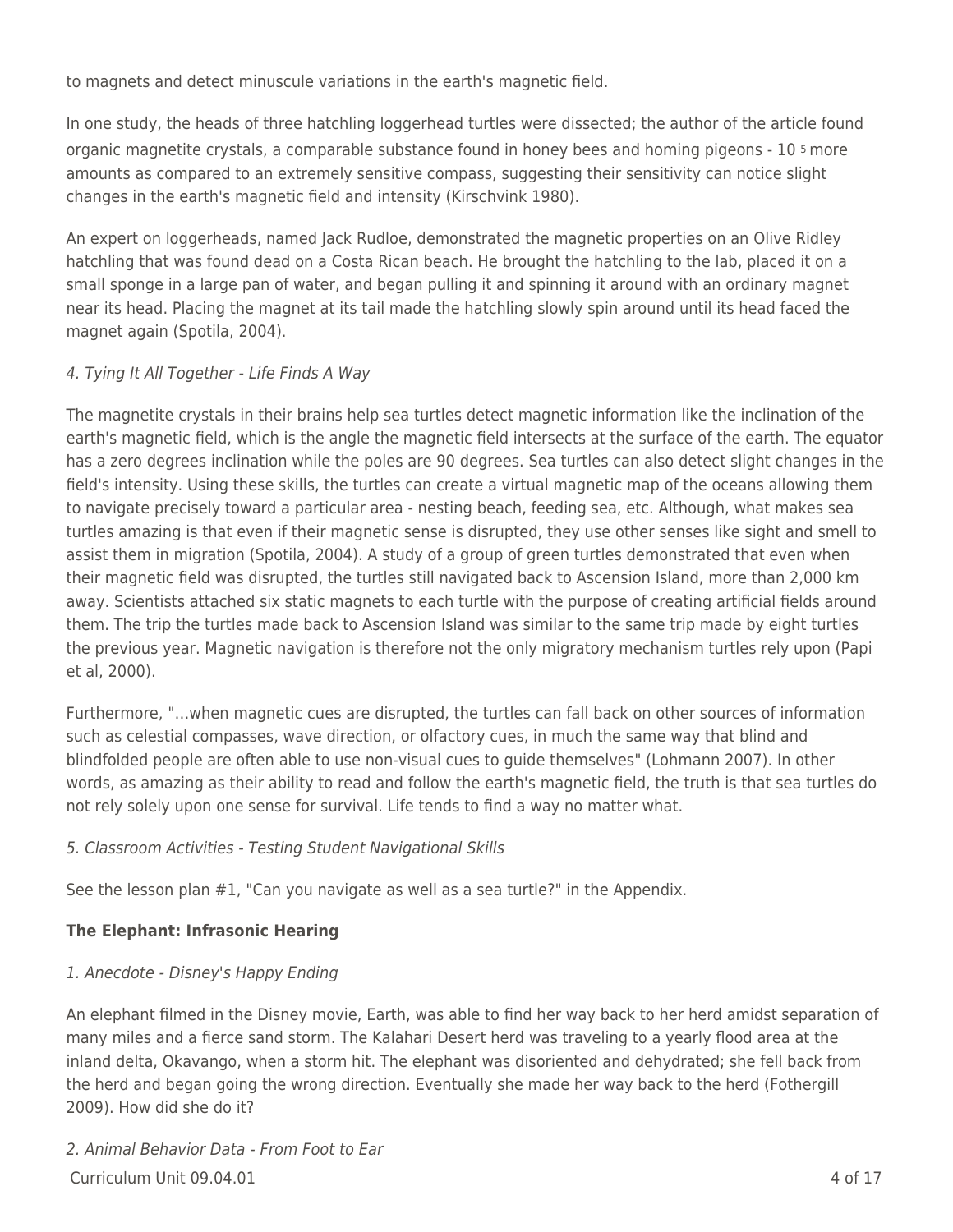An elephant's sense of hearing is remarkable and is in part due to the size of its ears. He can produce infrasonic (very low) sounds allowing communication over long distances. These very low frequencies are not detectable by humans; humans can hear between 29-19,000Hz whereas elephants can hear frequencies as low as 17Hz, but only as high as 12,000Hz (Fowler and Mikota, 2006). Low-frequency sounds travel further distances as compared to higher frequencies; especially since low frequency sounds can travel through the ground like seismic waves in earthquakes (Davies 2008). This is why thumping bass is all that can be heard from a passing car that is playing music loudly; the actual tune cannot be heard since the other sounds are of a higher frequency and do not travel as far.

Elephants are social animals and, therefore, use vocal communication as a part of their society and survival. However, these levels of communication go far beyond the animal's ability to hear through the air. Elephants have the ability to produce low-frequency vocalizations at high amplitudes that actually travel into the ground and along its surface (O'Connell-Rodwell, 2007). They use their foreheads as huge sounding boards and transfer these infrasonic rumbles over large distances allowing distant herds to reunite and lone males to locate females (Downer, 1999). There are vibration sensors in the elephant's trunk, feet, and even toenails that react to vibrations and transmit nerve signals to the brain (Davies 2008). Therefore, it is possible that the Disney happy ending mentioned in the previous section was a result of infrasonic communication through the ground.

## 3. Animal Brain Anatomy - Massive Brain, Massive Ability

The average weight of an African elephant brain is between 3.6-6.5 Kg (7.9-14 lbs.). It is the largest brain of any land animal. In comparison, the human brain weighs between 1.3-1.4 Kg (2.8-3 lbs.). The elephant has the largest proportion of brain weight to body size of any other animal; even though the blue whale has a larger brain, its brain weight to body weight ratio is much smaller than an elephant (Davies 2008).

Elephants have the largest cerebral cortex of all land animals; this allows the animal to process subtle signals from noise including being able to use multimodal cues available to them, such as listening to the sound vibrations they feel through the ground (O'Connell-Rodwell, 2007). And since these sounds compete with very little other seismic noise, elephants can communicate with ease. A large portion of the elephant's brain is devoted to hearing: the temporal lobe; and it is far greater in proportion size than that of dolphins or humans (Davies 2008).

## 4. Tying It All Together - Herd Survival & Communication

When elephants are threatened they thump the ground in mock charges. The vibrations from these charges carry upwards to 30 miles through the surface of the ground. Other elephants "hear" them as the vibrations travel through their feet and into their ears. Coupled with the infrasound, these vibrations communicate levels of danger and caution for other herds (Downer, 1999).

The elephant uses these seismic stimuli to avoid or threaten predators, assess and navigate within the environment, and communicate. "This has important ramifications for a herd's ability to maintain contact with other herds, while minimizing conflict over resources, and also the distance over which a warning of danger can be detected from another herd" (O'Connell-Rodwell, 2007). Therefore, an elephant's purpose for effective communication is in part for survival, but also to promote a peaceful balance of resources and interaction.

Furthermore, elephants have an interesting succorant behavior with other elephants. In an observational study, two elephants were found supporting a third elephant that was wounded (Maier 1970). This act of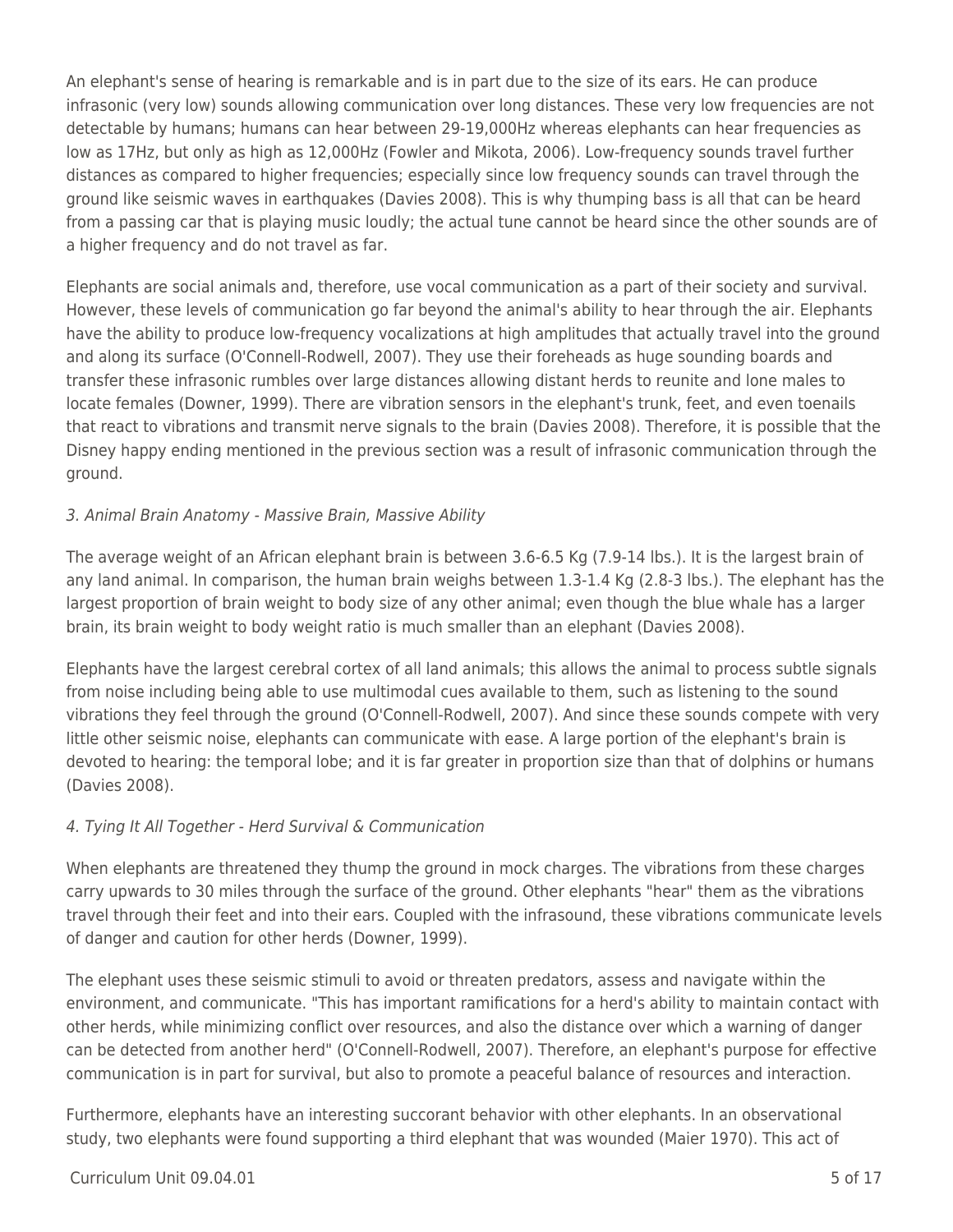giving support is a clear measure of the elephant's intelligence and compassion, and can be attributed to the animal's large temporal lobes - an area associated with memory and learning (Fowler and Mikota, 2006). It is also important to consider the emotional factor behind this observation. Like humans, elephants have the ability to cry tears from their eyes; this fact is usually appreciated by younger students. Therefore, the fact that these elephants were helping out a wounded friend may be due to their emotional attachment to that member.

## 5. Classroom Activities - Testing Student Hearing Skills

See the lesson plan #2, "Do you listen like an elephant?" in the Appendix.

## **The Eagle: Acute Eyesight**

## **1. Anecdote - An Eagle's Unfair Advantage**

Imagine you are a salmon swimming peacefully up an Alaskan river. You struggle up waterfalls, dodge the heavy footsteps of grizzly bears, and even manage to slip through the nets set out by local fishermen. Just when you think your worries are over, you are grabbed right out of the water and pulled high up into the air. As you gasp for your last few breaths you wonder where this thing came from; after all, you were looking out for all your predators, right?

Wrong; no matter how alert you are as a fish, you are no match for the keen abilities of one of the most efficient predators around: the eagle.

## 2. Animal Behavior Data - Seeing is for the Birds

Birds have better vision than all other vertebrates and no bird species compares to that of the eagle. Generally, birds can see two or three times more sharply than humans; in comparison, eagles can see better than eight times that of a human. In comparison to their heads, birds' eyes are so large that they leave little room for the brain or for eye muscles. This explains why birds must turn their entire head and neck to align their field of vision (Early, 2003). Many times birds even have to alter their preferred angle depending on how far away they are from an object. For example, raptors spend more time looking straight at objects closer than 8m away. At 21m, they spend more time looking at it sideways. At distances of 40m or greater, raptors look at the object sideways 80% or more of the time; they do this because of the structure of their eye anatomy. Sideways views provide higher acuity vision for the birds whereas front views provide stereoscopic binocular perception (Tucker, 2000).

Birds also see into the ultraviolet range, allowing them to detect subtle differences in plumage as well as slight movements of small animals that are far away (Early, 2003). For example, an eagle can identify and track a rabbit moving almost a mile away. Therefore, an eagle flying at an altitude of 1000 feet over an open space can spot prey over an area of almost 3 square miles. And when one spots prey, it can follow it continuously from 1000 feet down to 0 feet.

## 3. Animal Brain Anatomy - Retinas, Cones, and Rods…Oh My!

Birds do not rely on their sense of smell, as a result the "smell" area of the brain, the olfactory lobes, are very small. However, large areas of a bird's brain receive and process visual information (Freedman Morriss 1972). In addition, the visual cortex area of a bird's brain is larger than the other areas.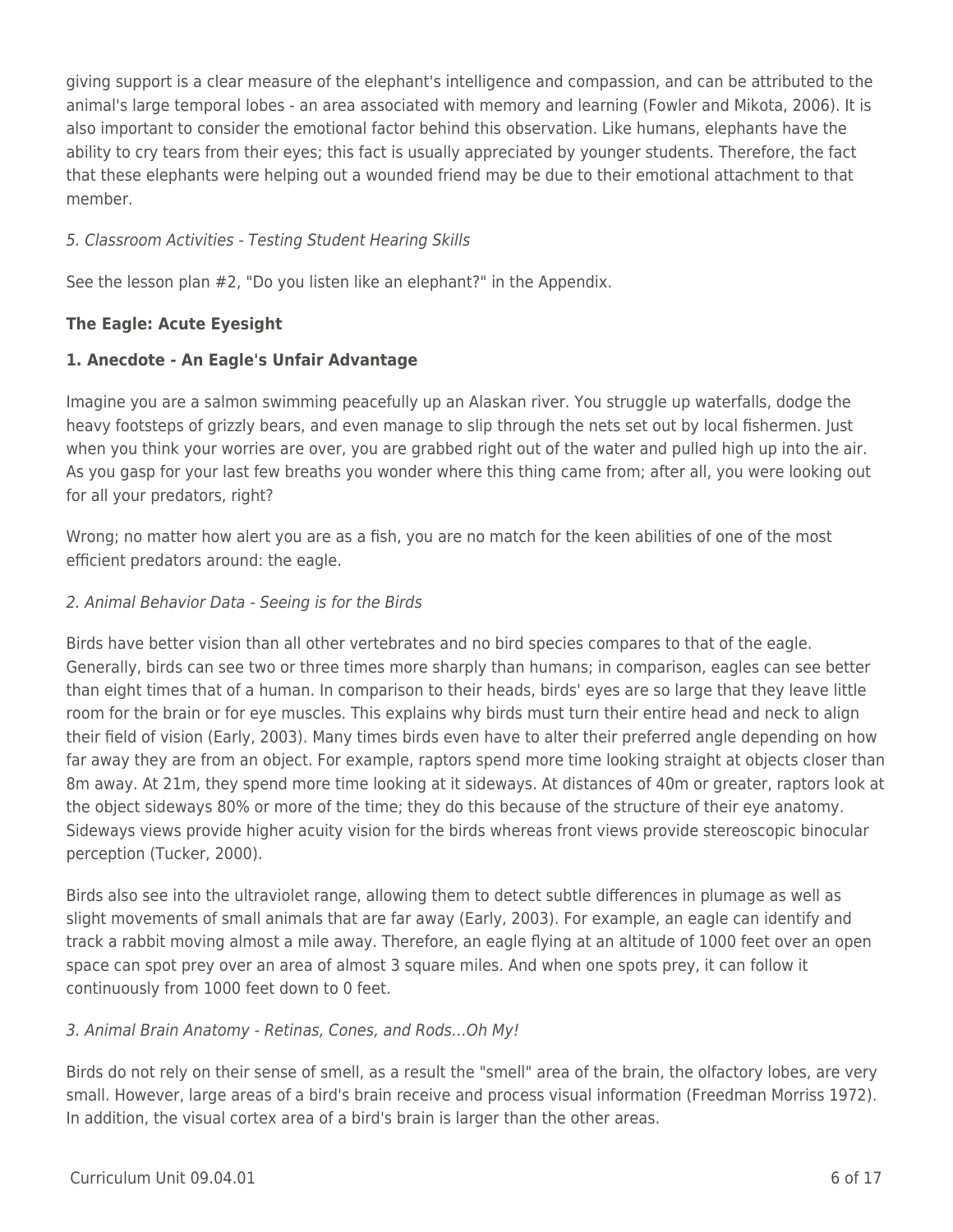Humans and eagles share many similarities with their eye anatomy. Both have a cornea, iris, lens, retina, and optic nerve. Although the structure of the eye is similar between human and eagle, three distinct differences are clear: eagles have a different ratio of rods to cones, a deep pit of concentrated cells in their retina, and a greater total number of cells in the retina (Barth, 2001).

Rods and cones are specialized cells in the retina; their relative ratio is important in determining quality of vision in different situations. Rods are sensitive in situations with poor light and are best utilized by nocturnal animals. Cones detect colors and are used primarily during the day with the presence of plenty of light. As compared to humans, eagles have a greater concentration of cones as compared to rods, thus giving them finer vision and a greater ability to focus on objects at a distance. The only trade-off is that eagles have a difficult time seeing in the dark (Barth, 2001).

The retina pit, or fovea, increases the spatial resolution set by the relative size of the eye and thus turns the eye into a telephoto lens, giving the bird the ability to closely zoom in on its prey. The pit also contains a greater amount of cones and a high density of nerves that carry information directly to the brain. Humans do not have this pronounced pit on the retina (Barth, 2001).

The eagle's retina is covered with four to five times as many light-sensitive cells per square millimeter as humans. In this case, quantity definitely matters. The more light-sensitive cells in a retina, the greater the resolve power (Discovery, 2008).

With the presence of these three adaptations, eagles have a resolving power that is 8 times sharper than that of the human; one could say that an average eagle can see 8 times better than an average human. Because of this resolve power, eagles also boast the widest field of vision compared to all other animals; giving them the ability to see danger well before danger sees them.

## 4. Tying It All Together - My, What Big Eyes You Have

Another reason why eagles have such amazing sight is the size of its eyes, which are enormous in comparison to its skull. Generally speaking, the larger the eyes, the more light is let in, the better the vision (Discovery, 2008). If a human's eye was proportional in size to that of an eagle's eye, it would be approximately twice as large. This means it would require a contact lens four times as large as a normal one - about one inch in diameter. Glasses would cover more than half of a person's face.

To emphasize the clear difference between what a human can see versus an eagle, the following is a prime example. If a human with excellent eyesight can resolve a 1 inch object from 100 feet away, an eagle could resolve the same object from 800 feet away. Taking that same formula for a 12 inch object, the approximate size of an edible salmon, would put an eagle's maximum distance to spot this fish at 9600 feet, or 1.8 miles. This is truly a natural marvel!

## 5. Classroom Activities - Can You See It?

See the lesson plan #3, "Can you see as well as a bald eagle?" in the Appendix.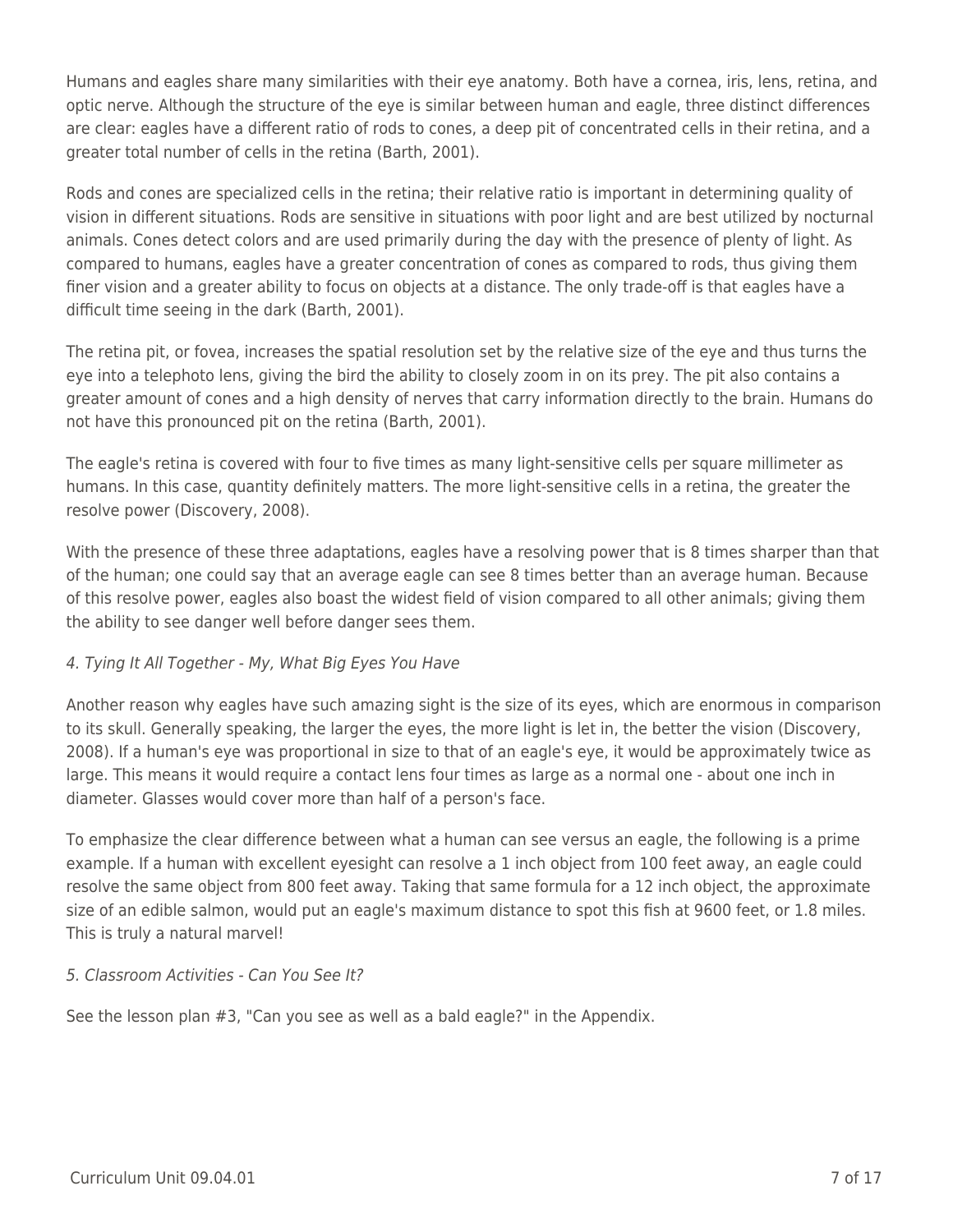## **1. Sea Turtle: Can you navigate as well as a sea turtle?**

#### **Lesson Details**

Time/Duration: 45min./1-2 Days Curriculum Focus: Technology/Science Topic: Sea turtle migration with magnetism

#### **Lesson Summary**

Prior to this lesson, students should learn methods of mapping out a room including drawing paper maps with objects placed in appropriate locations and the use of computer drawing programs to create similar maps.

In this lesson, students will wear blindfolds while partners lead them around a room to feel the placement of furniture to create a mental map. They will then attempt to draw out these mental maps using a computer drawing program. A comparison will later be made about sea turtle's ability to draw mental maps using only their magnetic senses of the earth's magnetic field.

#### **Objectives: "Students Will Be Able To…" (SWBAT)**

SWBAT use a computer drawing program to create room layout maps SWBAT use technology to locate, evaluate and collect information from a variety of sources (adapted from the CT Computer Technology Competency Standards for Students) - the students will use Britannica Encyclopedia Online as well as kid-friendly search engines to research more information about sea turtles and their navigational skills

#### **Materials**

Blindfolds/Handkerchiefs (one per student)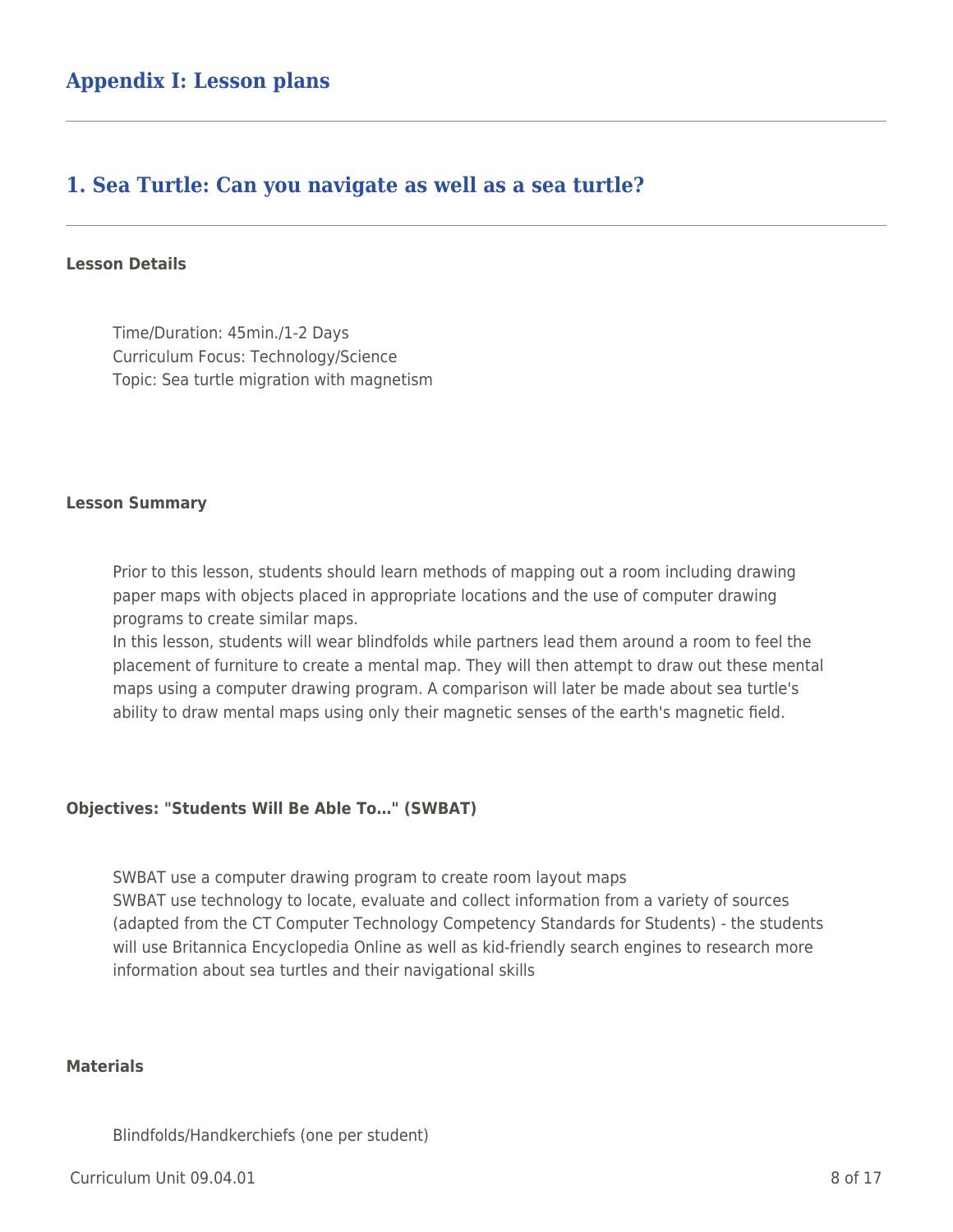Computer with projector Desktop computer w/ Internet access for each student

#### **Motivation/Engagement**

Imagine wandering from your doorstep here in New Haven, CT and traveling all the way to New Orleans, LA, a total distance of 1387 miles. And after a few months of eating at a series of excellent restaurants, you are then told to walk home. Could you find your way?

A certain group of green turtles feed off the coast of Brazil where they eat for many months, and every two or three years, swim directly to Ascension Island, 1400 miles away in the middle of the Atlantic Ocean, to lay their eggs (Maier 1970). The turtles do not have any landmarks to guide them, no GPS navigation systems purchased from the local electronics store, and certainly no road signs; so how do they do it?

#### **Instructional Input/Explanation**

Pair each student up with a partner; give each pair a blindfold; have one partner blindfold the other. Instruct the seeing partner to make sure the blindfolded partner is safe at all times. Have seeing partners lead the blindfolded ones into another room and have them walk them to the furniture pieces and feel them with their hands; OPTIONAL: allow blindfolded participants to navigate their way back to a certain area (carefully). At the end, the seeing partners should walk the blindfolded partners back into the original room.

Take the blindfolds off and have blindfolded partners attempt to draw maps of the room they explored using a computer drawing program with which the students are familiar; seeing partners should log on to http://www.meandmephoto.com/Extras/UWPuzzle/PuzClTurt.html and complete the online sea turtle jigsaw puzzle while their partner works on the map

If time permits, switch the roles and lead blindfolded participants into a different room.

Review the maps drawn and compare them to the actual room layout (this should be prepared by the teacher and should show an accurate representation of the room's layout)

Have students answer the journal question: Who is a better navigator: you or a sea turtle? Explain your answer with details from your research.

Explain that sea turtles use many senses to navigate from one area of the ocean to another, but magnetism is their most important sense. Ask students to search for information on sea turtle migration using a kid-friendly search engine. This information should lead the class to websites that explain how sea turtles use magnetism to create mental maps of their location allowing them to migrate over thousands of miles.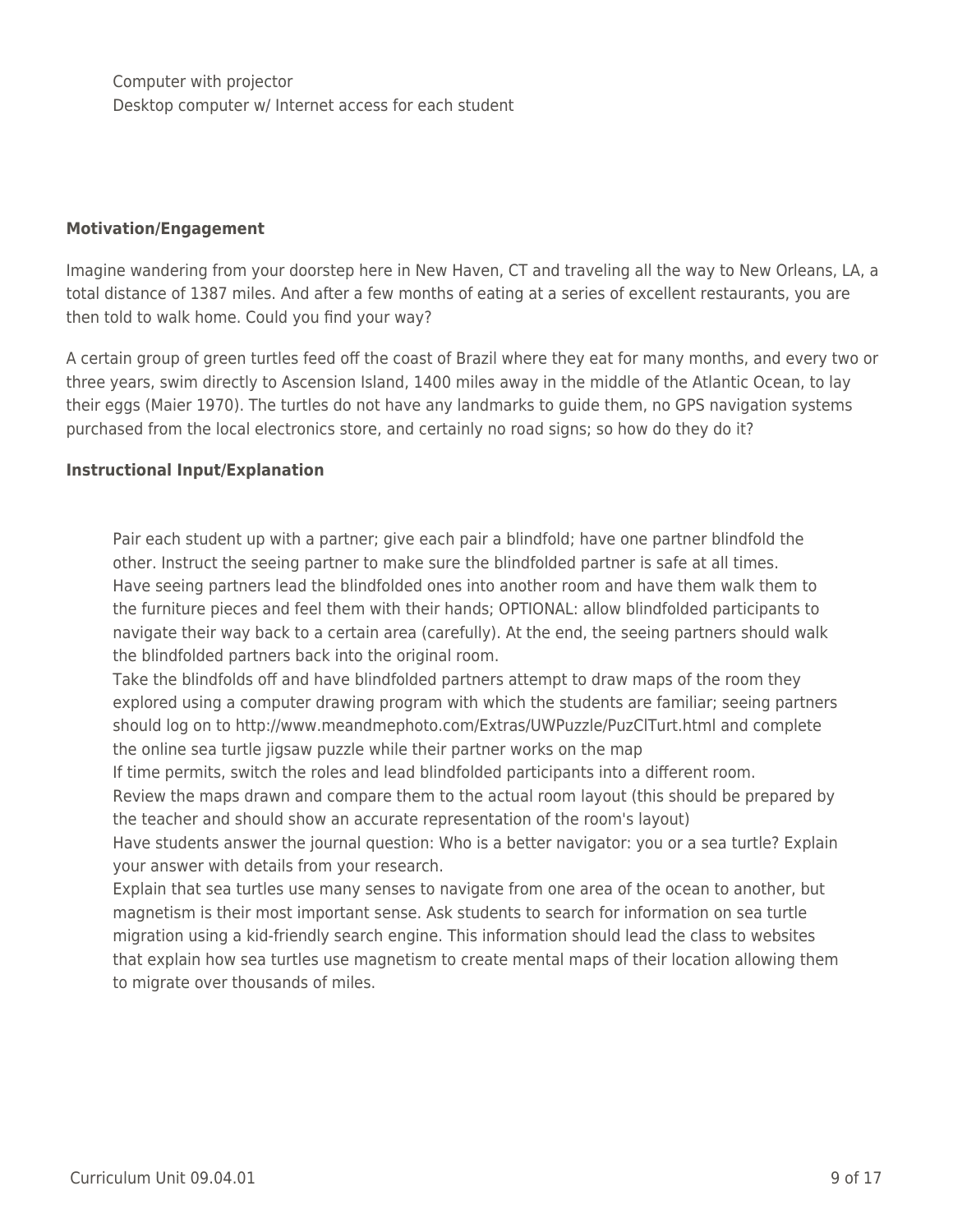#### **Guided Practice/Exploration**

Whole Group

°¤ Discuss sea turtle's amazing ability to navigate and migrate using magnetism °¤ Debrief various examples of room maps - compare and contrast these examples

#### Individual/Small Group

- °¤ Blindfold activity
- °¤ Mapping activity on computers or paper
- °¤ Research information on sea turtle navigation

#### **Assessment/Evaluation**

<sup>o</sup><sub>¤</sub> Student room maps printed from computers should<br>showcase their ability to

create and manipulate objects using a computer drawing program

°¤ Journal responses on the back of the classroom maps

#### **Closure/Conclusion**

<sub>°¤</sub> Students will state their most amazing discovery from their research or from class to a person<br>sitting next to them.

#### **Extension/Enhancement**

°¤ brain. The presence of magnetite in a sea turtle's brain will also be covered. A lesson with The students will continue researching sea turtle navigation and its use of magnetism in its magnets will help emphasize their conceptual understanding of magnetism.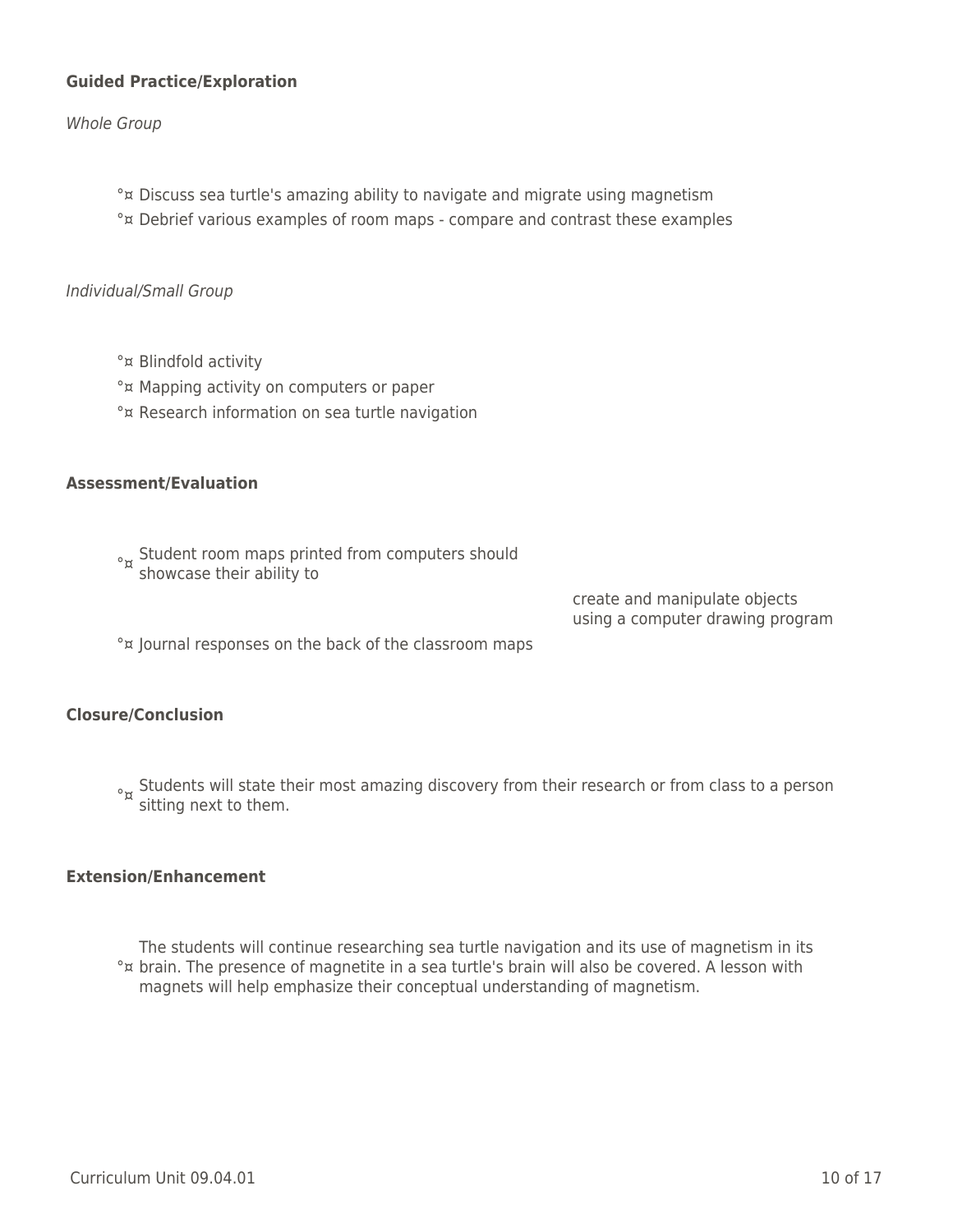#### **Lesson Details**

- °¤ Grade: 5 th and 6 th
- °¤ Time/Duration: 45min./1 Day
- °¤ Curriculum Focus: Technology / Science
- °¤ Topic: Elephant hearing ability & infrasonic communication

#### **Lesson Summary**

<sup>o</sup>n ground or objects by vibrations rather than just hearing something through the air. It also<br>a points out that some animals san bear sounds outside of what the buman ear and brain s This lesson introduces to the students the idea that sound waves can travel through the points out that some animals can hear sounds outside of what the human ear and brain can detect.

#### **Objectives: "Students Will Be Able To…" (SWBAT)**

°¤ SWBAT use technology tools to enhance learning.

<sup>o</sup>¤ (adapted from the CT Computer Technology Competency Standards for Students) - the<br>Catudents will use Britannics Encyclopedia Opline as well as kid friendly search engines. SWBAT use technology to locate, evaluate and collect information from a variety of sources students will use Britannica Encyclopedia Online as well as kid-friendly search engines to research more information about elephants and their hearing and communication abilities.

#### **Materials/Preparation**

°¤ Desktop computer w/ internet access for each student

#### **Motivation/Engagement**

Read the following anecdote: An elephant filmed in the Disney movie, Earth, was able to find her way back to her herd amidst separation of many miles and a fierce sand storm. The Kalahari Desert herd was traveling to a yearly flood area at the inland delta, Okavango, when a storm hit. The elephant was disoriented and dehydrated; she fell back from the herd and began going the wrong direction. Eventually she made her way back to the herd (Fothergill 2009). How did she do it?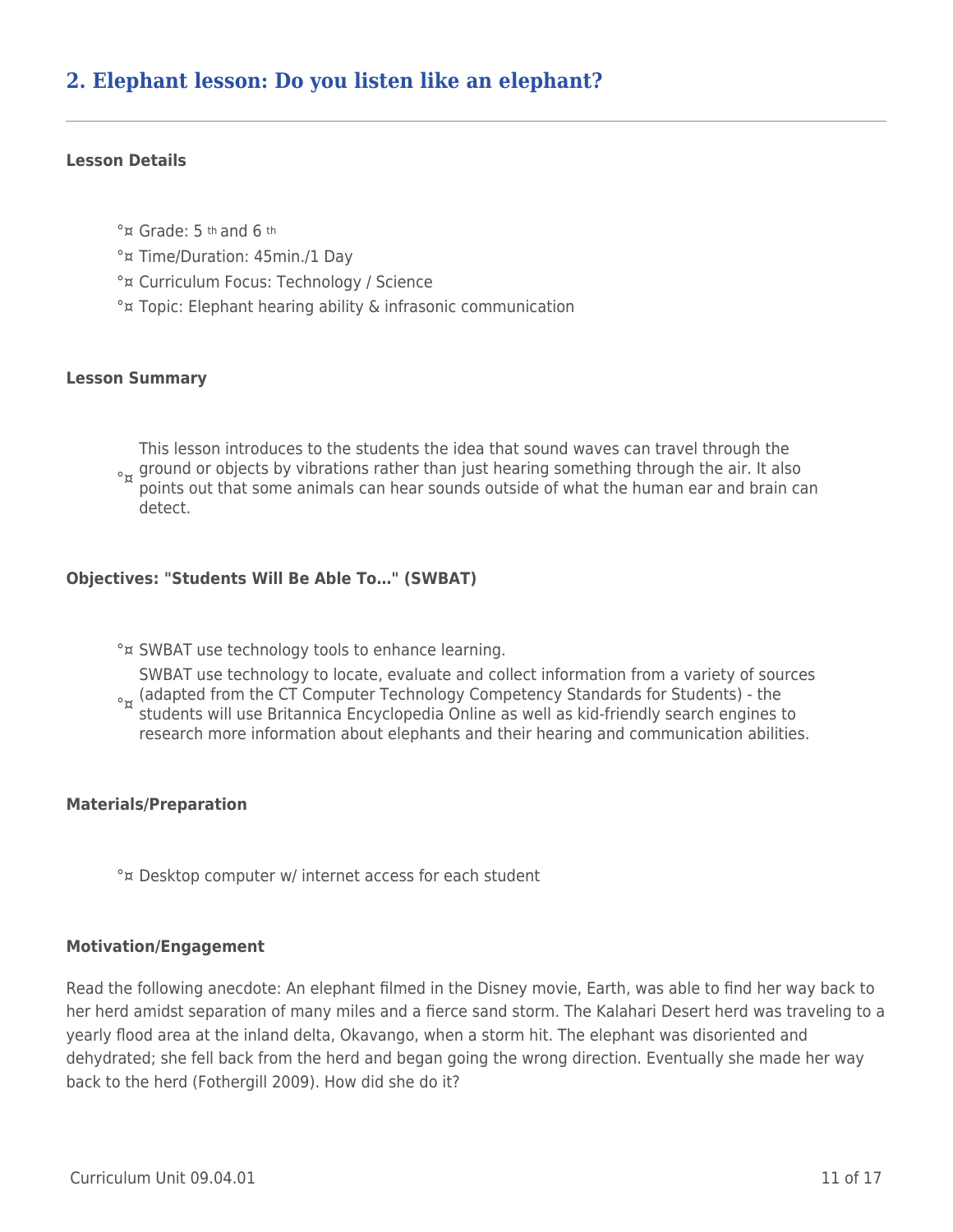Begin speaking to the students in a low volume so they can hardly hear what you are saying.

<sup>o</sup><sub>¤</sub> Ask the students who can hear you to cup the back of their ears to determine if that trick<br>Belge to bear your quict yoise. Model supping the back of your ears se each student san helps to hear your quiet voice. Model cupping the back of your ears so each student can see it.

Discuss (in a normal volume) what the effect was when the students cupped the back of their

- °¤ ears. Students should respond by saying it allowed them to hear better or it made your talking louder.
- $\frac{1}{\alpha}$  Explain that elephants have an amazing ability to hear over long distances and yet their enormously large ears are only part of the reason why.

#### **Guided Practice/Exploration**

- <sup>o</sup><sub>¤</sub> Bring the class to an all metal railing or some other metal object that will allow for proper vibration.
- <sub>°¤</sub> Have the students place their hands, elbows, or jaws against the railing (whichever each<br>student is able or comfortable doing).
- °¤ it with various materials, hit it with the palm of the hand. The other students should quickly Instruct a student to lightly tap the railing in different ways: knock lightly, knock heavily, tap be able to feel the vibrations from the metal railing transfer into their bodies.

Without talking, have the students return to their computers or a place to write and

- <sup>o</sup><sub>¤</sub> document what they felt or discovered. This is similar to a journal response; however, it<br>a allows the student to everges anything they may have felt rather than asking them for allows the student to express anything they may have felt rather than asking them for something specific.
- °¤ Discuss what the students discovered during the activity.

°¤ friendly search engines and/or online encyclopedias to obtain their information; instruct the Have students begin to research elephants and their amazing hearing abilities using kidstudents to keep track of their notes on a separate word processing document.

## **Closure/Conclusion**

 $\frac{1}{2}$  Students will share one interesting fact they learned while researching elephants and their hearing abilities.

#### **Extension/Enhancement**

<sup>o</sup><sub>¤</sub> determine if there is any difference between what they heard in the hallway as compared to<br>a what they heard in the ream, Law sounds should travel farther and he the enly sounds Play some music with heavy bass loudly in the classroom and make sure the door is shut. Before students enter, ask them if they hear the low thumping sounds? Ask the students to what they heard in the room. Low sounds should travel farther and be the only sounds

coming out of the room - this can be compared to the sounds that an elephant makes and how its low infrasonic noises can be heard much farther than a higher-pitched sound.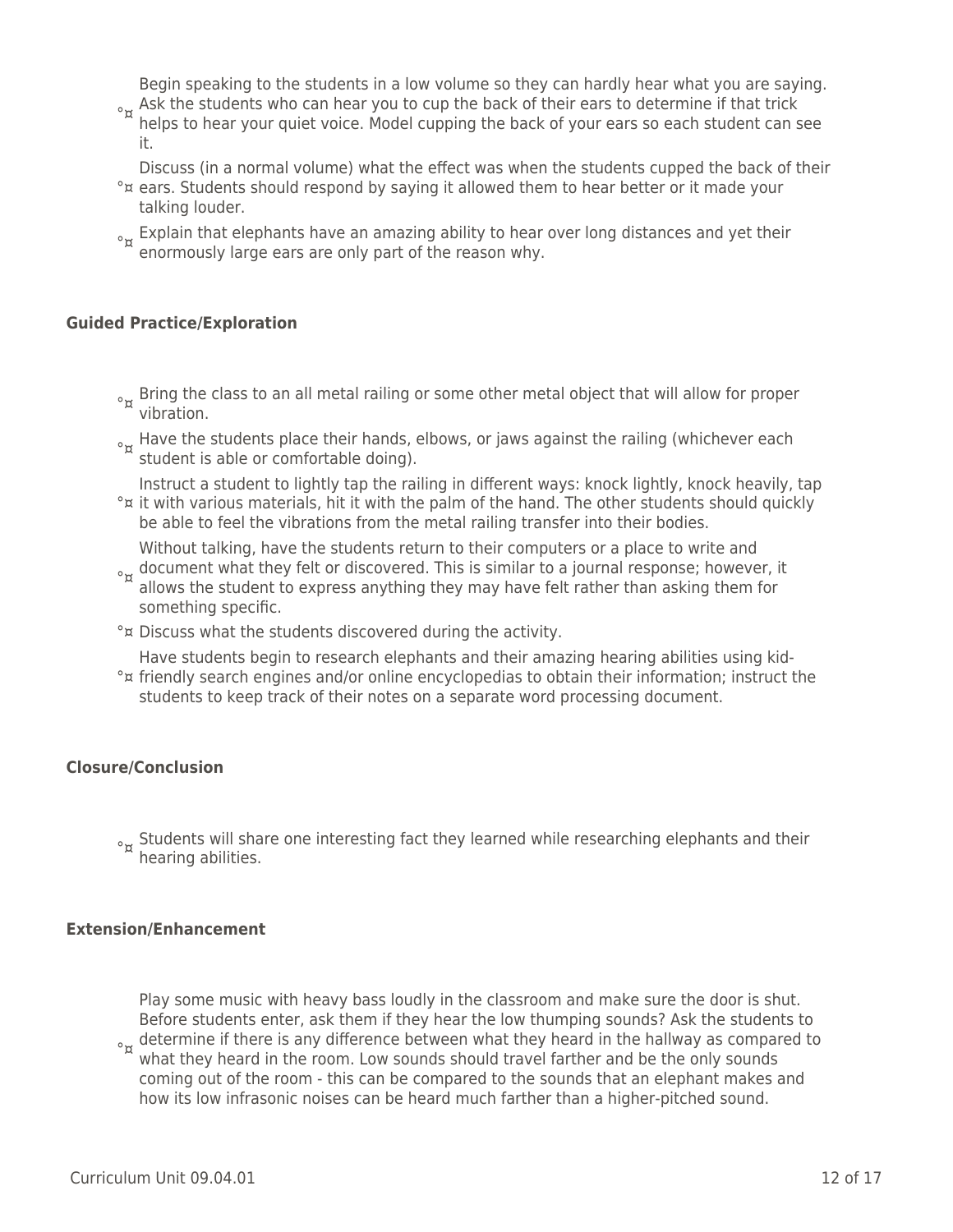## **3. Eagle lesson: Can you see as well as a Bald Eagle?**

#### **Lesson Details**

°¤ Grade: 7

°¤ Time/Duration: 45min./1 Day

- °¤ Curriculum Focus: Technology / Science
- °¤ Topic: Bald Eagle eye sight & resolving power

#### **Lesson Summary**

 $\delta_{\rm x}$  Prior to this lesson, students would have learned about the physical structure of the eagle eye in comparison to the human eye.

#### **Objectives: "Students Will Be Able To…" (SWBAT)**

°¤ SWBAT use technology tools to enhance learning °¤ SWBAT use a spreadsheet or online graphing program to analyze student data

#### **Materials/Preparation**

- <sub>°¤</sub> Eye chart website (similar to one from a doctor's office; search "eye chart" in a search engine<br>website)
- °¤ Measuring tape, step meter, or meter stick
- °¤ Desktop computer w/ desktop publishing program for each student

Sign with four different sized objects or words in each of the four corners of the paper (the

- °¤ paper should be sectioned off into four equal areas); pictures on paper should be different lengths from 1 to 4 inches
- <sub>°¤</sub> Blank papers (one for each student) folded into four equal sections students will use these<br>to identify what they see from a distance
- $\sigma_{\rm w}$  Measure out (or have a small student team do this) a series of short lines or markers extending every 10 feet from a wall or fence until approximately 100 feet has been covered

#### **Motivation/Engagement**

Read the following anecdote: Imagine you are a salmon swimming peacefully up an Alaskan river. You struggle up waterfalls, dodge the heavy footsteps of grizzly bears, and even manage to slip through the nets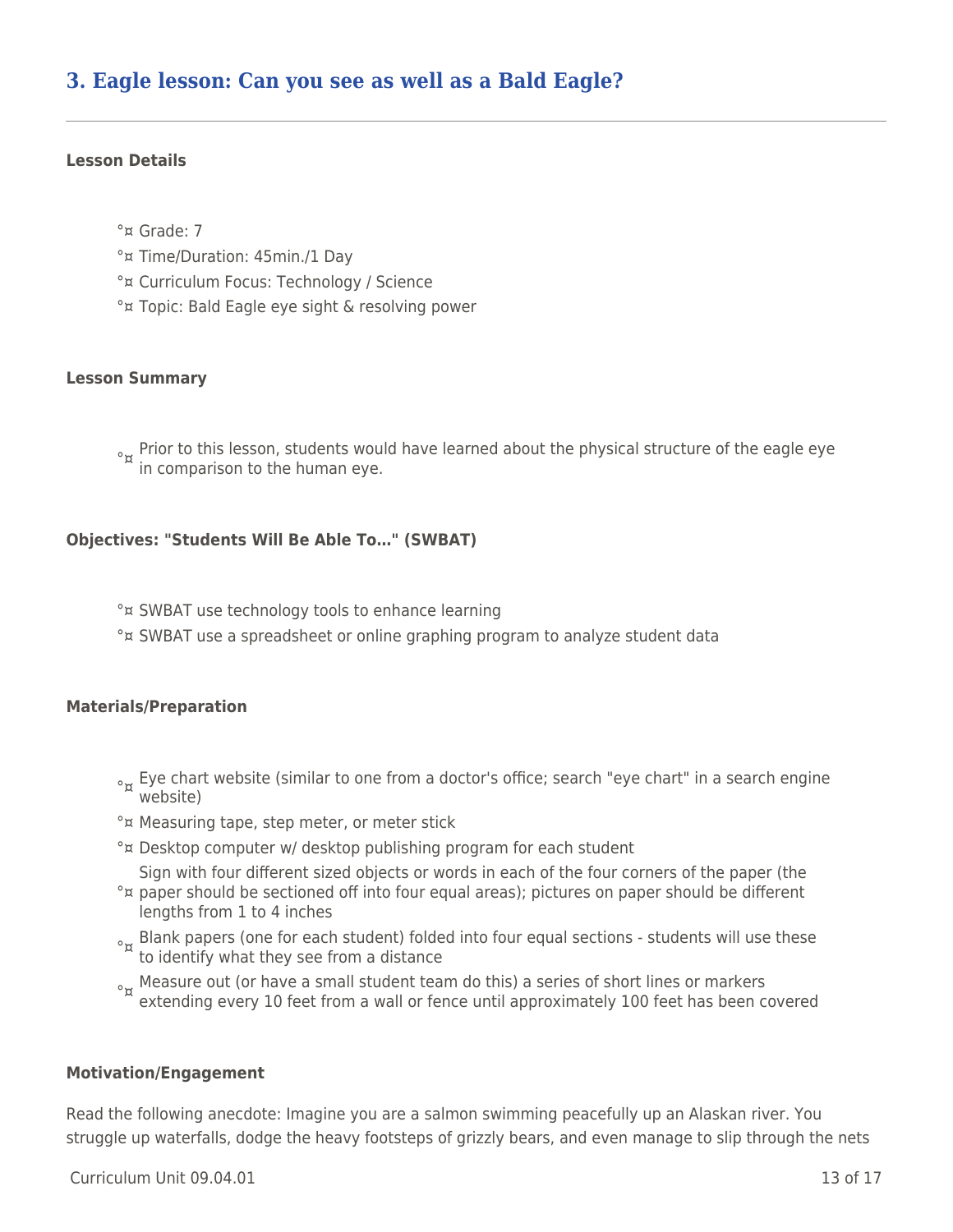set out by local fishermen. Just when you think your worries are over, you are grabbed right out of the water and pulled high up into the air. As you gasp for your last few breaths you wonder where this thing came from; after all, you were looking out for all your predators, right?

Wrong; no matter how alert you are as a fish, you are no match for the keen abilities of one of the most efficient predators around: the eagle.

- $\sigma_{\rm w}$  Hold up the eye exam chart and ask for a volunteer to do a mock-exam: cover up one eye, read as many letters as possible.
- <sub>°¤</sub> Post the eye chart webpage you located and allow them to navigate to it. Have student pairs<br>stand away from the computer screens to do vision tests.
- °¤ Ask, "What if you were an eagle, how would your eyesight allow you to see differently?"

#### **Instructional Input/Explanation**

- <sub>°¤</sub> Begin first journal activity by opening up a word processing program and typing out the<br>answer
- $\delta_{\rm m}$  Model how to log onto Britannica Online Encyclopedia; give students time to remind each other about eagles and their amazing ability of sight

#### **Guided Practice/Exploration**

°¤ Take the class outside, far away from the posted sign

Instruct the students to begin walking toward the sign until they know they can identify one or more areas on the sign - this is called their resolving power, the first point at which one

°¤ can identify an object visually. When students stop, they should draw what they see, write what they read, and note the approximate distance from the poster where they identified the area.

Circle up the class to review distances students were to identify the various pictures and

<sup>o</sup><sub>¤</sub> words. Using a computer spreadsheet program, have students input the distances into their<br>a computers. Craph out the various distances for each object to see graphically which object computers. Graph out the various distances for each object to see graphically which object was easier or more difficult to see.

 $\sigma_{\rm g}$  calculate: multiply the average distance from the class by 8 since eagles can see<br> $\mu$  approximately 8 times as far). Time normitting, graph the eagle results of the same Explain how far an eagle could have been from the same poster to identify the objects (to

- approximately 8 times as far). Time permitting, graph the eagle results of the same information and compare with the student results.
- °¤ Conduct a class discussion about the eagle's amazing ability to see

#### **Closure/Conclusion**

°¤ Students will state one thing they would do with eyesight as strong as an eagle's.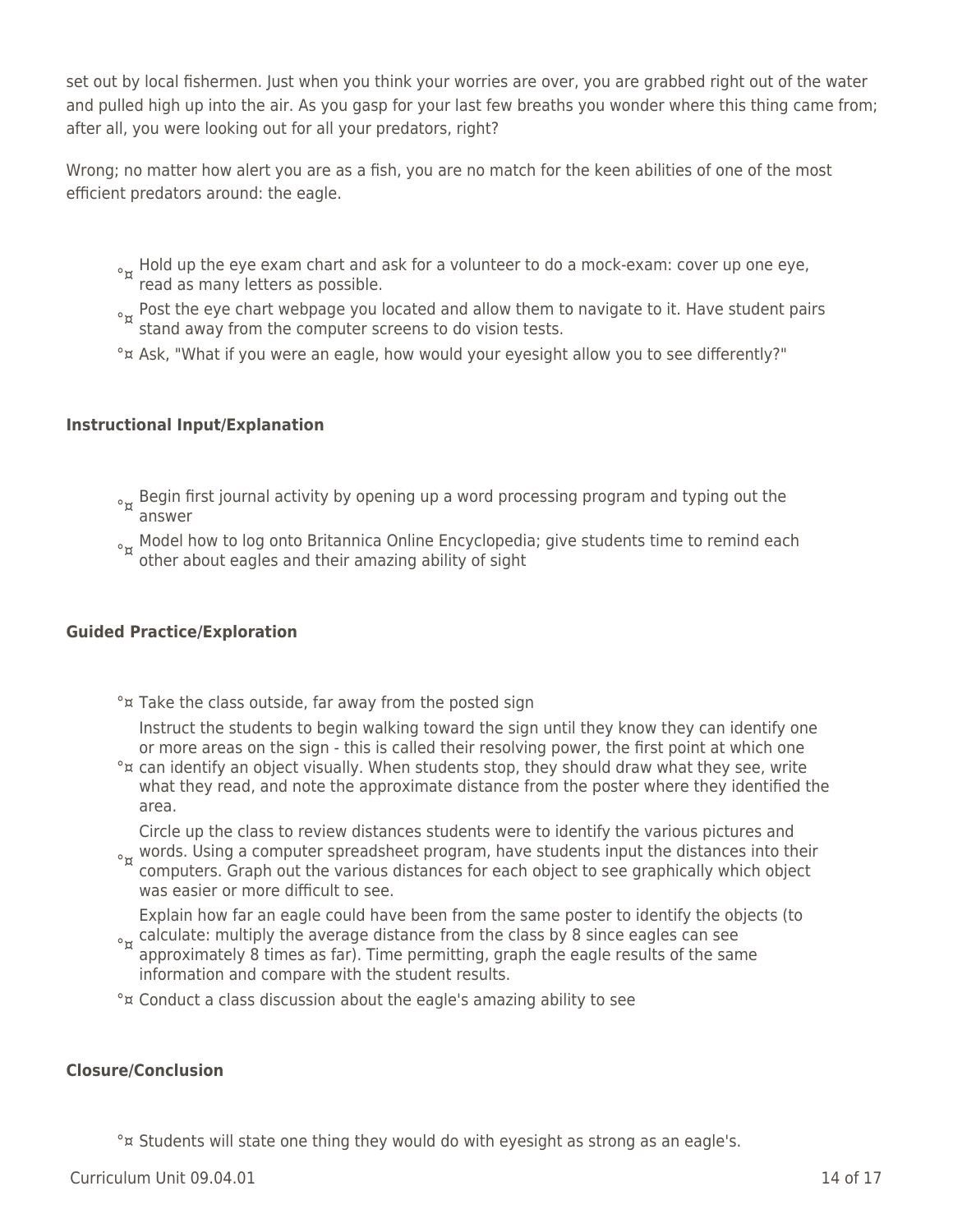<sub>°¤</sub> The next lesson could allow students to determine which eye is their dominant eye and go<br>into detail about peripheral vision.

# **Appendix II: Implementing District Standards**

# **Connecticut Education Standards**

#### **Technology**

- <sub>°¤</sub> Use a variety of media and technology resources for directed and independent learning<br>activities
- <sub>°¤</sub> Use technology resources for problem solving, communication, and illustration of thoughts,<br>ideas, and stories
- °¤ Use appropriate software to organize and present ideas

Science

- °¤ 3.2. Organisms can survive and reproduce only in environments that meet their basic needs.
- $\sigma_{\text{ex}}$  3.2.a. Plants and animals have structures and behaviors that help them survive in different environments
- °<sub> $x$ </sub> 4.2. All organisms depend on the living and nonliving features of the environment for survival.
- <sub>°¤</sub> 4.2.a. When the environment changes, some organisms survive and reproduce, and others die or move to new locations.
- $\sigma_{\alpha}$  5.1.a. Sound is a form of energy that is produced by the vibration of objects and is transmitted by the vibration of air and objects.
- <sub>°¤</sub> 5.2.a. The sense organs perceive stimuli from the environment and send signals to the brain<br>through the nervous system.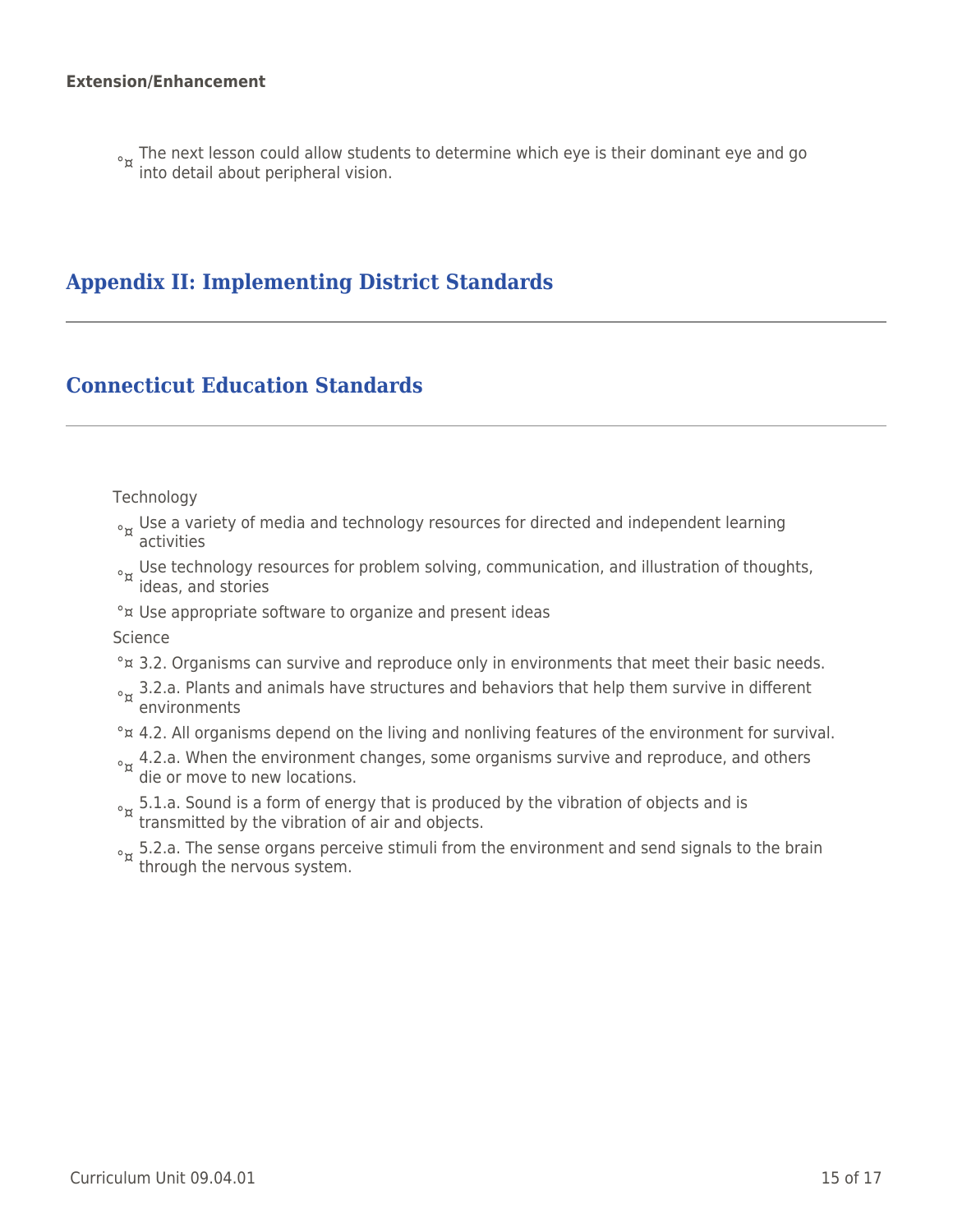## **Suggested Reading List**

Sea Turtle: Davies, N., & Chapman, J. (2001). One tiny turtle. Somerville, MA: Candlewick Press. This is a children's book that tells the remarkable story of a sea turtle's migration from hatching beach to feeding ground back to the same original beach.

Elephant: Pulley-Sayre, A. (2002). Secrets of sound: Studying the calls of whales, elephants, and birds. Singapore: Houghton Mifflin. The section on elephants is quite informative for upper-elementary or middle school students.

Eagle: Shapiro, P. (2008, January 2). Ellen the Eagle Needs Glasses. Retrieved July 21, 2009, from PublicLiterature.org Web site: http://publicliterature.org/2008/01/02/ellen-the-eagle-needs-glasses/ This online story is great for adding a technology element to a literacy lesson and is for upper-elementary or middle school students.

## **References**

Barth, F. G., & Schmid, A. (Eds.). (2001). Ecology of sensing. Berlin: Springer. This is a great book about the structure of an avian eye.

Davies, G. (2008). Spirit of the elephant: Majestic giant of the animal kingdom. Bath, UK: Parragon Books Ltd. This book goes into great detail about elephants; it includes some spectacular pictures.

Discovery Communications LLC, (2008). Corwin's quest: Episode guide: The eagle's view. Retrieved May 26, 2009, from Animal Planet Web site: http://animal.discovery.com/fansites/jeffcorwin/episode/episode04\_09/animals\_04.html Jeff Corwin's antics make this a fun video segment about comparing eagle eye retinas to human retinas.

Downer, J. (1999). Supernature: The unseen powers of animals. New York, NY: Sterling Publishing Co., Inc. As a topic, the supernatural abilities of animals could be its own unit; however, this book features a section about the elephant's ability to hear over long distances.

Early, M. (2003). Vision in birds, butterflies, cats, and dogs. Retrieved May 25, 2009, from Sewanee: The University of the South Web site: http://www.sewanee.edu/chem/Chem&Art/Detail\_Pages/ColorProjects\_2003/Early/ This Webpage compares vision in various animals and features birds since their vision is strong.

Fothergill, A. and Linfield, M. (Director). (2009). Earth [Feature film]. USA: Disneynature. This feature film follows the lives of three sets of animal families; one of which is a herd of elephants that demonstrates the importance of communication in the herd.

Fowler, M. E., & Mikota, S. K. (2006). Biology, medicine, and surgery of elephants.Victoria, Australia: Blackwell Publishing. This book is quite technical, but it goes into great detail about the anatomy of the elephant especially how its body helps detect infrasonic sounds.

Freedman, R, & Morriss, J. E. (1972). The brains of animals and man. New York, NY: Holiday House, Inc. This very amusing book from the early nineteen-seventies, anecdotally compares man's brain to that of the animal.

Kirschvink, J. (1980). Magnetic material in turtles: A preliminary report and a request. Marine Turtle Newsletter. 15, 7-9. This article mentions a sea turtle hatchling dissection - it is the only article of its kind that I came across.

 $C$ urriculum Unit 09.04.01 16 of 17